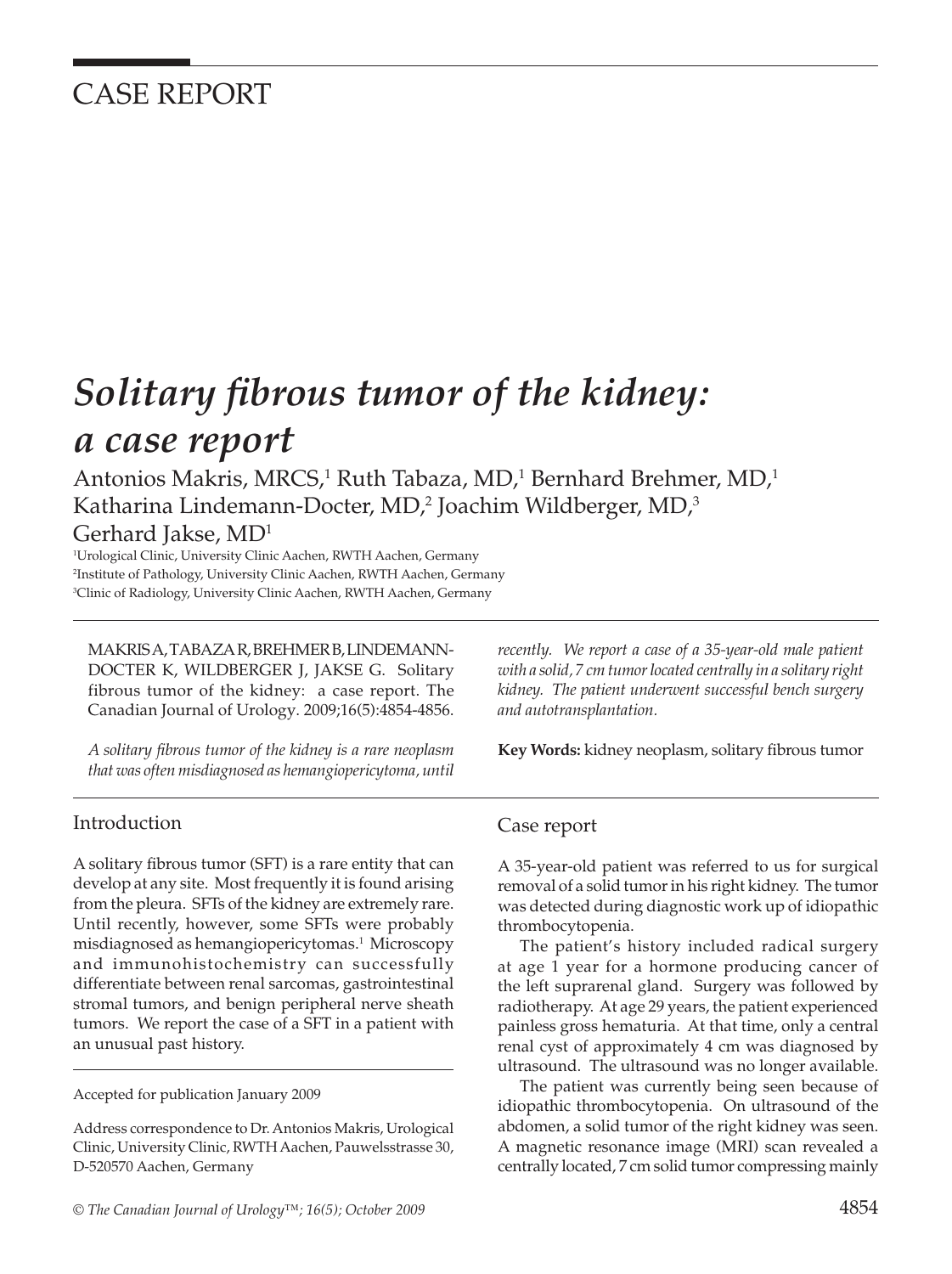the upper pole of the right kidney and leading to mild hydronephrosis, Figure 1.

After the patient's idiopathic thrombocytopenia was successfully treated with high doses of dexamethasone, the decision was made to perform bench surgery because of a well demarcated, centrally situated solid tumor with no prior histology results.

Only the upper pole had to be partially resected. However, the vessels could not be spared due to the tumor being trapped in the pseudocapsule.

Autotransplantation to the right iliac fossa was performed. The patient's serum creatinine was 1.7 mg/dl 10 days after surgery. His metastatic work up was unremarkable, and his platelets remained stable at a high level.

The patient's follow up MRI did not reveal a local recurrence of cancer, Figure 2.

The resected tumor was solid, well circumscribed, and encapsulated, and had a maximum diameter of 8.0 cm. The cut surface appeared brownish yellow to white. Histologically the tumor was composed of fibroblastic



**Figure 1.** A predominantly hyperintense mass (arrows) can be delineated in the right kidney after intravenous contrast material delivery (Gd-DTPA) in this coronal  $MR$ -scan (T1w-FFE). The tumor margin is well defined, the renal vein is caudally displaced  $(\blacktriangle)$  and the renal pelvis is slightly obstructed. Also some central necrotic areas are visible (with hypointense signal within the tumor). Furthermore, a right-convex thoraco-lumbar scoliosis is visible.



**Figure 2.** Subtracted T1w-image in the coronal plane (pre/postintravenous Gd-DTPA application). After autotransplantation, the kidney is now seen in the right iliac fossa. A homogeneous signal is seen throughout the renal parenchyma. After tumor enucleation, a small scar is visible in the upper medial portion of the kidney (arrows). Note the homogeneous opacification of the iliac arteries and veins.

appearing cells and thin bands of collagen. The capillaries showed a hemangiopericytoma like growth



**Figure 3.** Histological appearance of fibroplastic appearing cells and thin bands of collagen. The capillaries show a hemangiopericytoma like growth pattern.